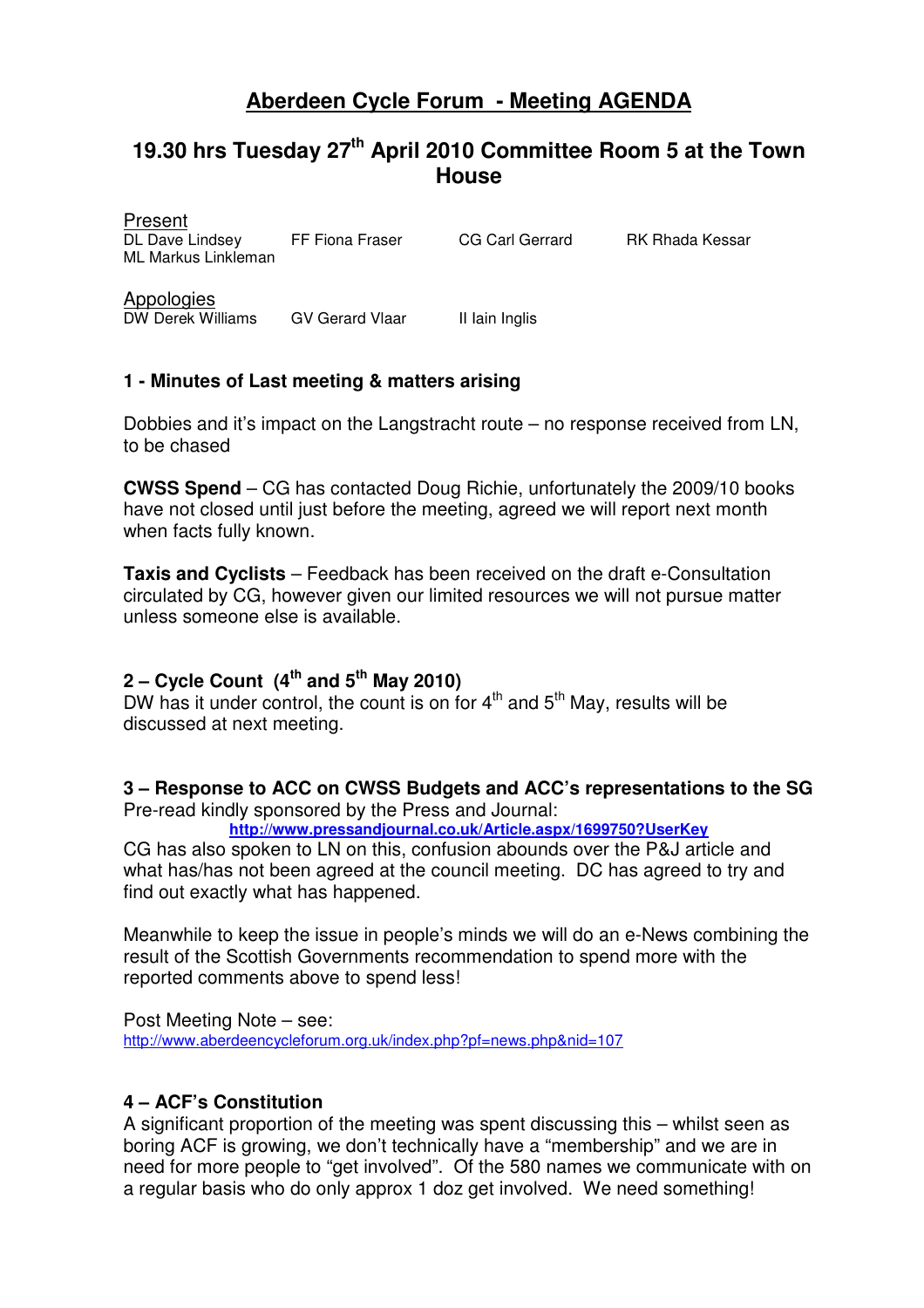Since the last meeting we have communicated with two of the larges organisations on the UK, to see what they have. DL has obtained a copy of Spokes' (Edinburgh, www.spokes.org.uk) and CG has communicated with Warrington Cycle Campaign (WCC, best known as author of *crap cycle lanes* book www.warringtoncyclecampaign.co.uk)

Both have a "membership" – i.e. people ask to join and agree to become part of the organisation. WCC has three officers and no written constitution – Spokes does have a constitution.

The Spokes one (at just over 2 pages) was seen as a good model, compared to the "professionally written" ACF draft back in 2006. Which is very heavy on the management structure. A good alternative is seen as 3 officers (convenor, secretary, treasurer) – together with the spokes "working group" structure. The method of making decisions was also seen as necessary. The rest of it is procedural stuff.

Given the limited numbers present agreed CG would try to make an ACF draft based on the above by the next meeting.

#### **5 – Spring Newsletter**

FF has nearly finished – some small changes were discussed at the meeting but otherwise can be sent out.

#### **6 – Meeting Joanna Murray**

DL and DW met with Joanna Murray and Louise to discuss ACF input to decisions on cycle priorities. Agreed that Louise would work with ACF to produce a schedule of priority cycle schemes. This would then feed in to council and Nestrans decision making and also if other funding opportunities arise. Louise to get in touch with ACF to arrange.

Justice Mill Lane also discussed. The one way proposal will seriously impede cyclist access. We made it clear we will object. JM agreed to discuss matter with colleagues.

#### **7- Bike week (19-27 June 2010)**

**a - Commuter Challenge** – CG has had extensive discussion with Don Kent at Nestrans, there is a meeting of the (new) South Aberdeen transport forum, approx 18 companies around Tullos/Altens area tomorrow – CG and DK will present to see if there is interest. If there is CG will enable the web version, else as previously agreed we will drop it.

**b - Film Fest** – DL has spoken to Dallas King at the Belmont with the suggestion of films the Belmont might show, alter 3 years the should be able to run it themselses – no response yet, he will chase.

 $c$  **- Highland Games** – this is Sun 20<sup>th</sup> June, there is a possibility for us to attend, although there is some doubt as to the benefit to us, we also potentially have two offers for the Saturday  $19<sup>th</sup>$  – Castle Fraser steam fair, and a stall in